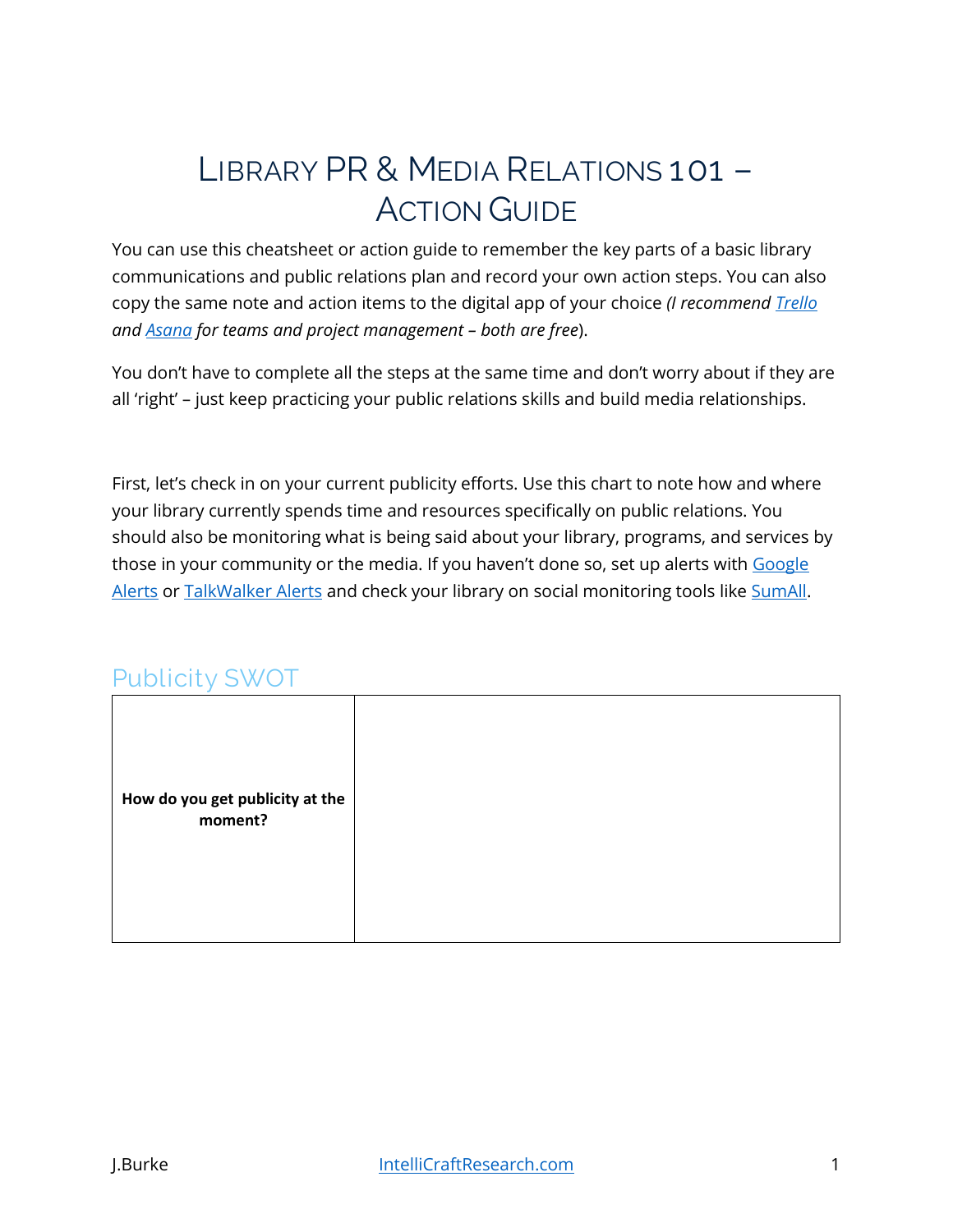| Where could publicity help<br>your library in achieving its<br>goals right now?                                                                      |  |
|------------------------------------------------------------------------------------------------------------------------------------------------------|--|
| What would you most like to<br>change about your current<br>public relations efforts?                                                                |  |
| What is being said about your<br>library or its services online<br>and in the media?                                                                 |  |
| Who are the people talking<br>about your library the most<br>online?<br>(users, supporters, non-users,<br>community leaders, civic<br>leaders, etc?) |  |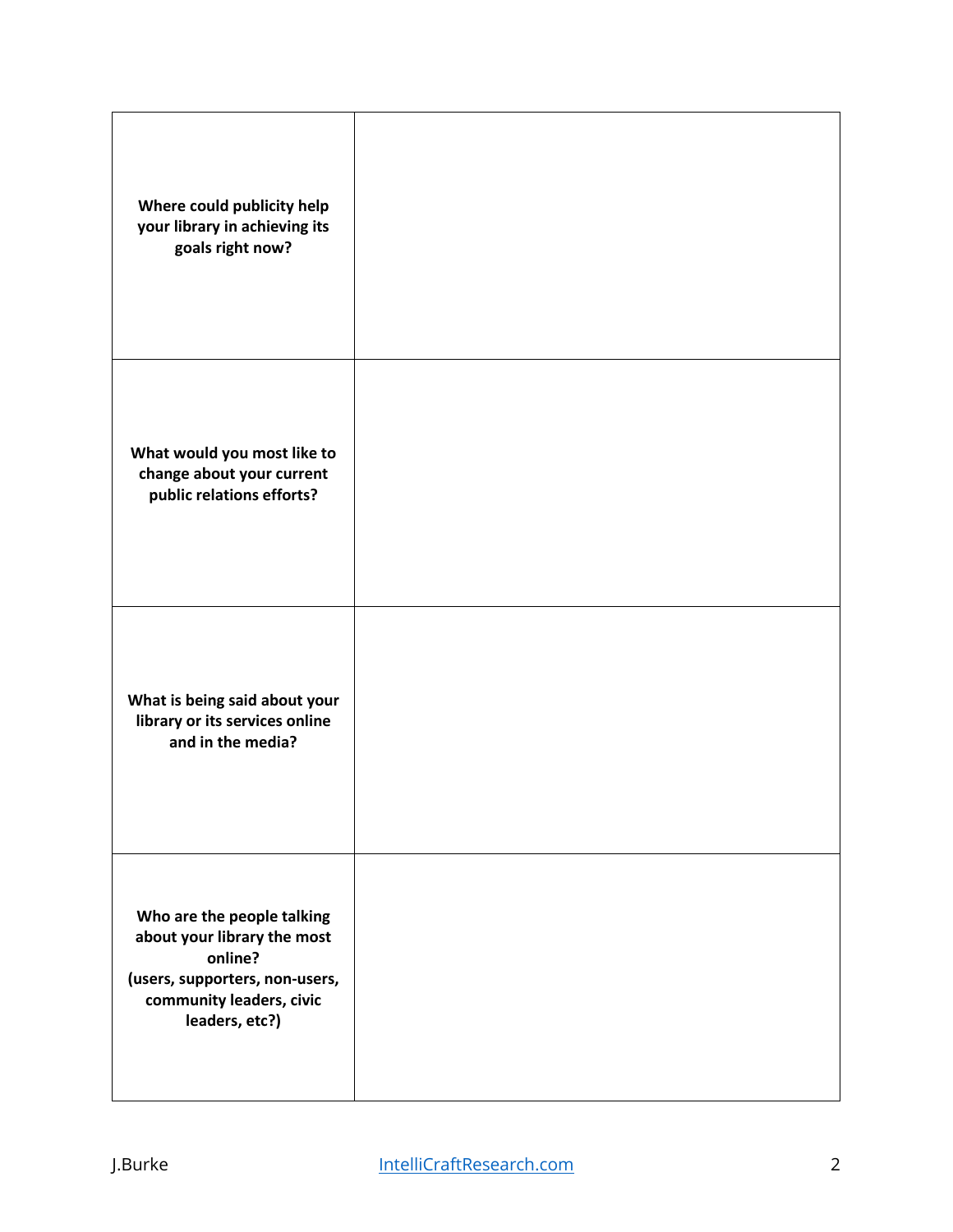| What are other civic,<br>community, or campus<br>organizations getting publicity<br>or media coverage about?         |  |
|----------------------------------------------------------------------------------------------------------------------|--|
| Is what is being said about your<br>library in line with the message<br>you want to put across?                      |  |
| If not, how can new publicity<br>activities help you shape or<br>change the image and message<br>you are aiming for? |  |

## **Create Your Media Kit**

Elements to include in your media kit – don't' forget to create a page on your website where all key media kit items can easily be found. Check your website for what needs to be updated or added.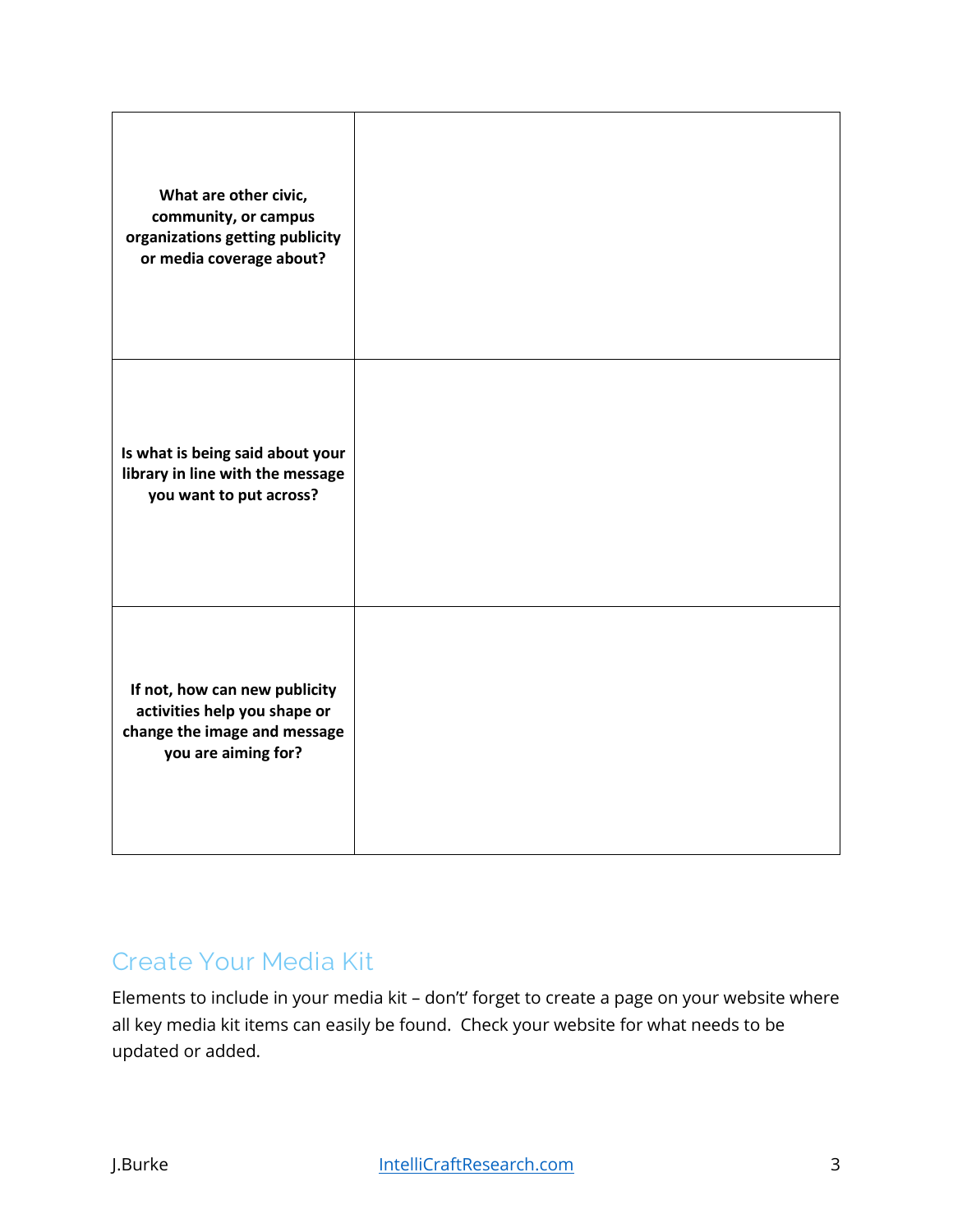| One page with key info using your preferred tool or the summary template provided,                               |  |
|------------------------------------------------------------------------------------------------------------------|--|
| including:                                                                                                       |  |
|                                                                                                                  |  |
| Library name, branch names - how library should be referred to in media                                          |  |
| Key facts about library system, branches - inc. 'did you know?' facts                                            |  |
| Social media accounts                                                                                            |  |
| Short bios for key staff or spokespeople                                                                         |  |
| Contact information for spokespeople, media contacts                                                             |  |
| Your contact details                                                                                             |  |
| Additional items appropriate to your library:                                                                    |  |
| Photos - headshots of key staff, spokespeople; professional photos of exterior, interior of                      |  |
| library                                                                                                          |  |
| Logos with guidelines on use                                                                                     |  |
| <b>Social Media Stats</b>                                                                                        |  |
| Team member bios                                                                                                 |  |
| Product & service overviews                                                                                      |  |
| Link to events and outreach calendar/page                                                                        |  |
| Previous press releases                                                                                          |  |
| Testimonials or quotes from users, supporters                                                                    |  |
| Most recent annual report                                                                                        |  |
| Latest newsletter (printed/PDF or e-newsletter)                                                                  |  |
| List, logos, links to other publicity you have received (may link to past press releases that were<br>picked up) |  |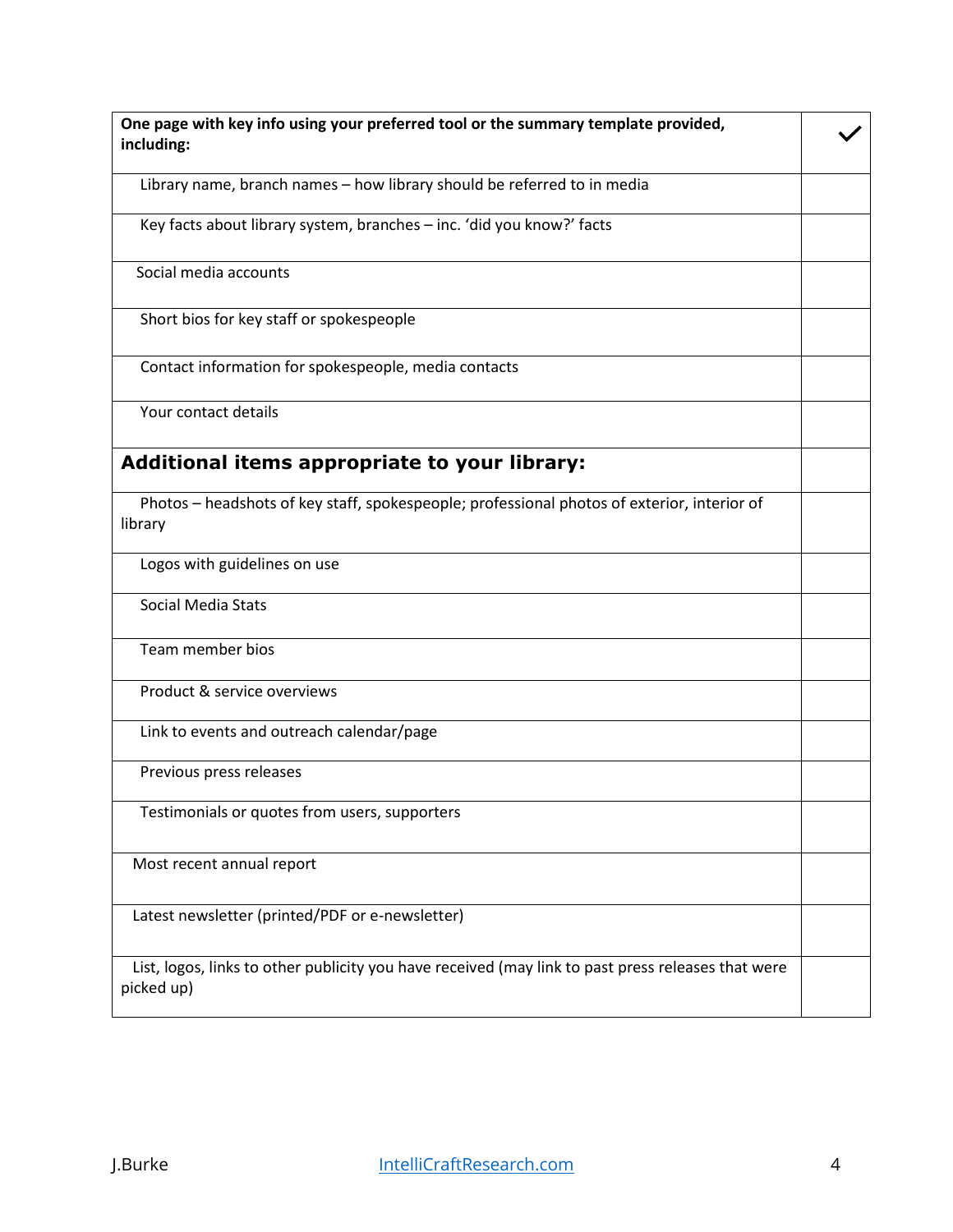# **Create Your Journalists & Influencers Contact List**

Identify who you will contact, their coverage area, their interests, when it's appropriate to contact them, preferred follow-up methods, and any information that will help you target your pitches and press releases.

|  |  | <b>Your Top 10 List of Most Important Media Sources</b> |  |
|--|--|---------------------------------------------------------|--|
|  |  |                                                         |  |

|     | <b>Media Contact</b> | <b>Details on Contact</b> |
|-----|----------------------|---------------------------|
|     |                      |                           |
| 1.  |                      |                           |
| 2.  |                      |                           |
| 3.  |                      |                           |
| 4.  |                      |                           |
| 5.  |                      |                           |
| 6.  |                      |                           |
| 7.  |                      |                           |
| 8.  |                      |                           |
| 9.  |                      |                           |
| 10. |                      |                           |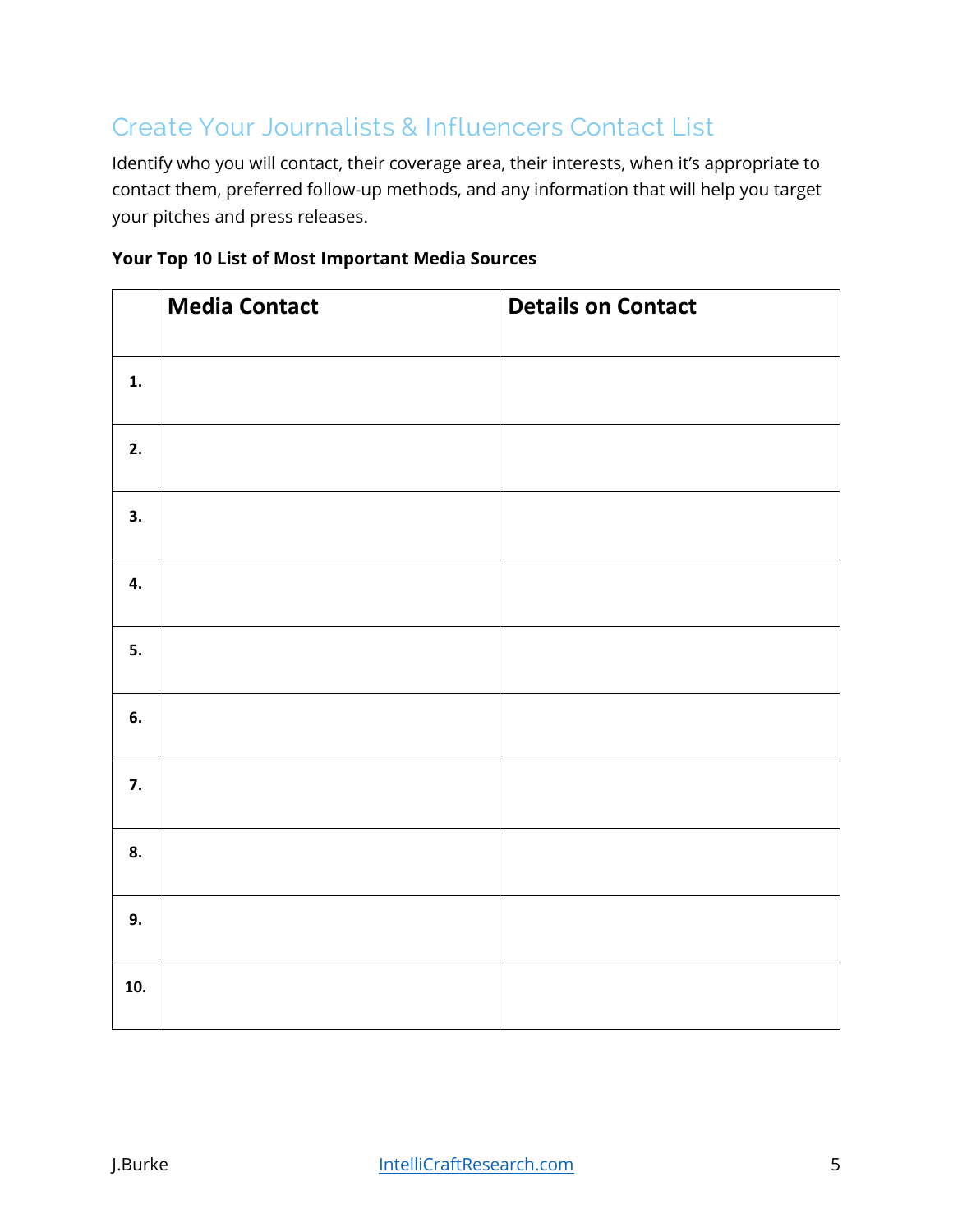# **Press Release Prep**

Choose 3-5 key people from your Media Contacts and Influencers List, and for each person answer the following questions so you can craft a personalized message when seeking publicity for a program, event, or service. Do this for each contact and before sending any press releases. Also use this as an exercise to help you craft a release with a story and hook that is more likely to catch attention.

| <b>Contact Name</b>                                                                                                     |  |
|-------------------------------------------------------------------------------------------------------------------------|--|
| Why would they be interested in<br>this information?                                                                    |  |
| Is this information timely?                                                                                             |  |
| How will they use it?                                                                                                   |  |
| Is this information helpful,<br>interesting, or entertaining for<br>their readers, viewers, listeners,<br>or followers? |  |
| Does this make their job easier?                                                                                        |  |